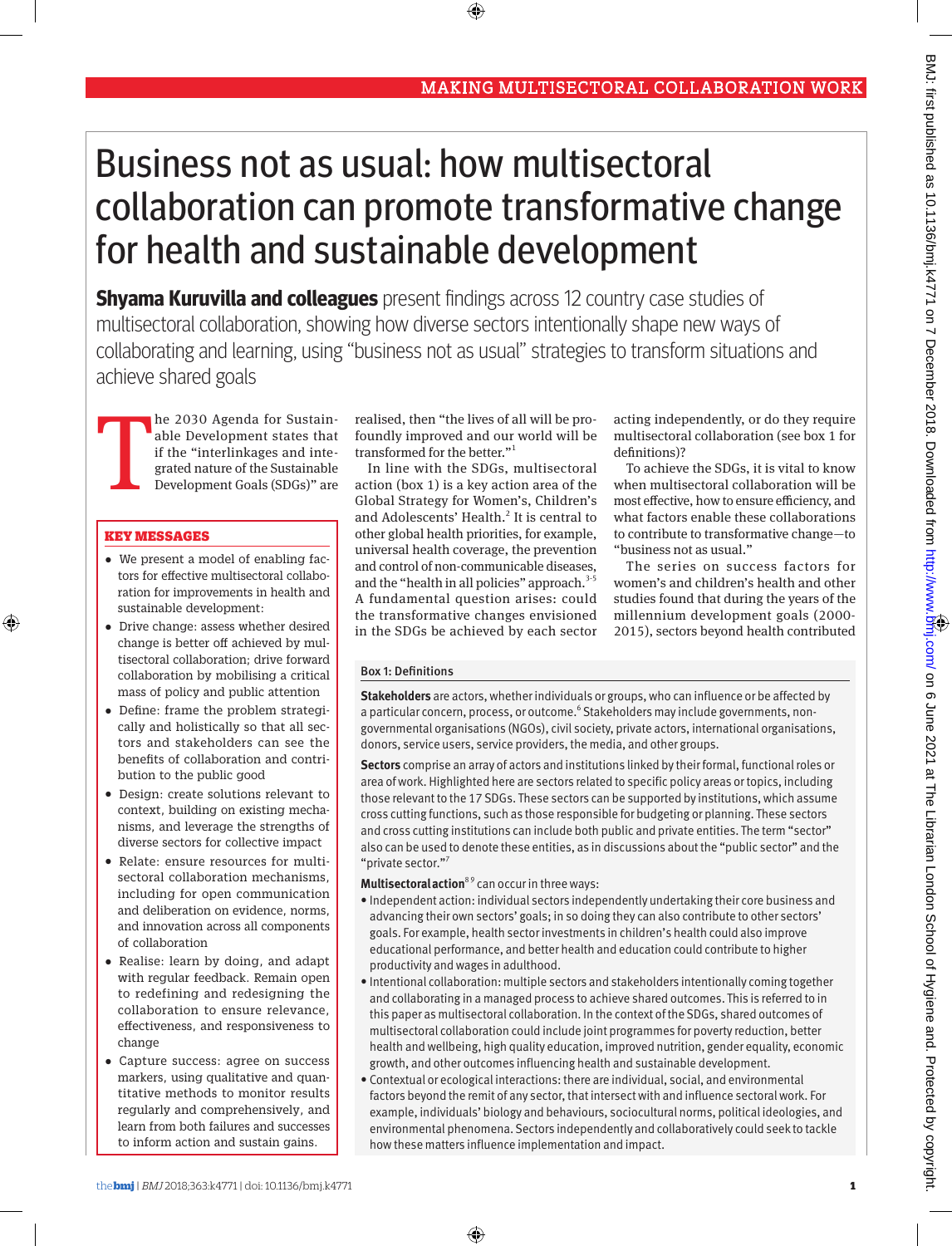$\bigcirc$ 

⊕

| Table 1   Twelve case study countries by Every Woman Every Child theme and focal Sustainable Development Goals             |                     |                     |                 |                                                                                               |                              |                                                 |                                                                                                                                                                                                                                |                                 |                                                  |                                                       |                     |
|----------------------------------------------------------------------------------------------------------------------------|---------------------|---------------------|-----------------|-----------------------------------------------------------------------------------------------|------------------------------|-------------------------------------------------|--------------------------------------------------------------------------------------------------------------------------------------------------------------------------------------------------------------------------------|---------------------------------|--------------------------------------------------|-------------------------------------------------------|---------------------|
|                                                                                                                            |                     |                     |                 | Focal SDGs across the country case studies (illustrative analysis for the evidence synthesis) |                              |                                                 |                                                                                                                                                                                                                                |                                 |                                                  |                                                       |                     |
| Case study country<br>and related EWEC<br>theme focus*                                                                     | SDG 1:No<br>poverty | SDG 2: No<br>hunger | SDG3:<br>Health | SDG 4: Quality<br>education                                                                   | equality<br>Gender<br>SDG 5: | SDG 8: Decent<br>economic<br>work and<br>growth | SDG 9: Industry,<br>innovation, and<br>infrastructure                                                                                                                                                                          | SDG 10: Reduced<br>inequalities | Sustainable cities<br>and communities<br>SDG 11: | justice, and strong<br>SDG 16: Peace,<br>institutions | SDG 17: Partnership |
| Humanitarian<br>Afghanistan                                                                                                |                     |                     | $\star$         |                                                                                               |                              |                                                 |                                                                                                                                                                                                                                | $\star$                         |                                                  | $\star$                                               | $\ast$              |
| Cambodia<br>QED                                                                                                            | $\star$             | $\star$             | $\ast$          | $\ast$                                                                                        |                              | $\star$                                         |                                                                                                                                                                                                                                | $\ast$                          |                                                  |                                                       | $\ast$              |
| Chile<br>ECD                                                                                                               |                     |                     | $\star$         | $\star$                                                                                       |                              | $\star$                                         |                                                                                                                                                                                                                                | $\ast$                          |                                                  |                                                       | $\star$             |
| Germany<br>ECD                                                                                                             |                     |                     | $\ast$          |                                                                                               |                              |                                                 |                                                                                                                                                                                                                                | $\star$                         |                                                  |                                                       | $\star$             |
| Empowerment<br>Guatemala                                                                                                   |                     |                     | $\star$         | $\star$                                                                                       | $\star$                      |                                                 |                                                                                                                                                                                                                                | $\star$                         |                                                  | $\star$                                               | $\star$             |
| India<br>OED                                                                                                               |                     |                     | $\star$         | $\star$                                                                                       |                              | $\star$                                         | $\star$                                                                                                                                                                                                                        | $\star$                         |                                                  | $\star$                                               | $\star$             |
| Adolescent health<br>Indonesia                                                                                             |                     | $\star$             | $\star$         | $\star$                                                                                       | $\star$                      |                                                 |                                                                                                                                                                                                                                |                                 |                                                  |                                                       | $\star$             |
| Malawi<br>SRHR                                                                                                             |                     |                     | $\star$         |                                                                                               | $\star$                      |                                                 | $\star$                                                                                                                                                                                                                        | $\star$                         |                                                  |                                                       | $\star$             |
| Malaysia<br>SRHR                                                                                                           |                     |                     | $\star$         | $\star$                                                                                       |                              |                                                 | $\star$                                                                                                                                                                                                                        |                                 |                                                  |                                                       | $\star$             |
| Humanitarian<br>Sierra Leone                                                                                               |                     |                     | $\star$         | $\star$                                                                                       | $\ast$                       |                                                 | $\ast$                                                                                                                                                                                                                         |                                 |                                                  |                                                       | $\star$             |
| Empowerment<br>South Africa                                                                                                |                     |                     | $\star$         | $\star$                                                                                       | $\ast$                       | $\star$                                         |                                                                                                                                                                                                                                | $\star$                         |                                                  |                                                       | $\ast$              |
| Adolescent health<br><b>NSU</b>                                                                                            |                     |                     | $\star$         | $\star$                                                                                       |                              |                                                 |                                                                                                                                                                                                                                | $\ast$                          | $\ast$                                           | $\ast$                                                | $\ast$              |
| *Multisectoral collaborations have a thematic or functional focus related to the corresponding SDGs.<br>and rights (SRHR). |                     |                     |                 |                                                                                               |                              |                                                 | The six EWEC themes in full are: adolescent health and wellbeing; early childhood development (ECD); empowerment of women, girls, and communities; humanitarian and fragile settings; quality, equity, and dignity (QED); sexu |                                 |                                                  |                                                       |                     |

to around 50% of the reductions in child and maternal mortality achieved in low and middle income countries. $^{10\ 11}$  This work also showed that some countries' health and development outcomes were improved by health and other sectors acting independently, but in others, improvements were achieved by intentional multisectoral collaboration.10

The literature documents how multisectoral collaborations have been planned, implemented, and sustained in various fields of health and in other sectors.<sup>8912-14</sup> For example, in the field of nutrition, multisectoral collaboration to reduce stunting in children in Peru was achieved when the government required related sectors to work together in "convergence" programming and to align targets and interventions. $13$  With a focus on improving the wellbeing of First Nations people in Canada, a range of multisectoral determinants were considered with respect to community autonomy and governance, different belief systems, social capital, health and social services, and historical, ecological, and life course considerations.<sup>12</sup>

Limited evidence is available about how multisectoral collaborations work specifically to improve women's, children's, and adolescents' health, and about best practices and generalisable principles.<sup>14</sup> For example, while it is known that policy and context matter for efforts to improve child development and life outcomes, $15$ there is less understanding of the specific entry points and opportunities for involvement by diverse sectors and stakeholders on these matters.<sup>1415</sup>

To contribute to the evidence, the Partnership for Maternal, Newborn, and Child Health (PMNCH) supported the development of 12 country case studies. These were selected from responses to a global call for proposals, using weighted selection criteria.

Each country case study relates to one of six thematic priorities on which PMNCH and other Every Woman Every Child (EWEC) partners agreed to focus on for 2018-2020 to support country implementation of the global strategy.16 Since the call for proposals intentionally focused on health and partnership across sectors, all the country case studies related to SDGs 3 and 17; other SDGs were covered based on the context of the multisectoral collaborations (table 1).

The papers in this series show diversity in the selected case studies—in relation to country income level, the type and number of sectors and stakeholders involved, breadth of scope from sub-national or pilot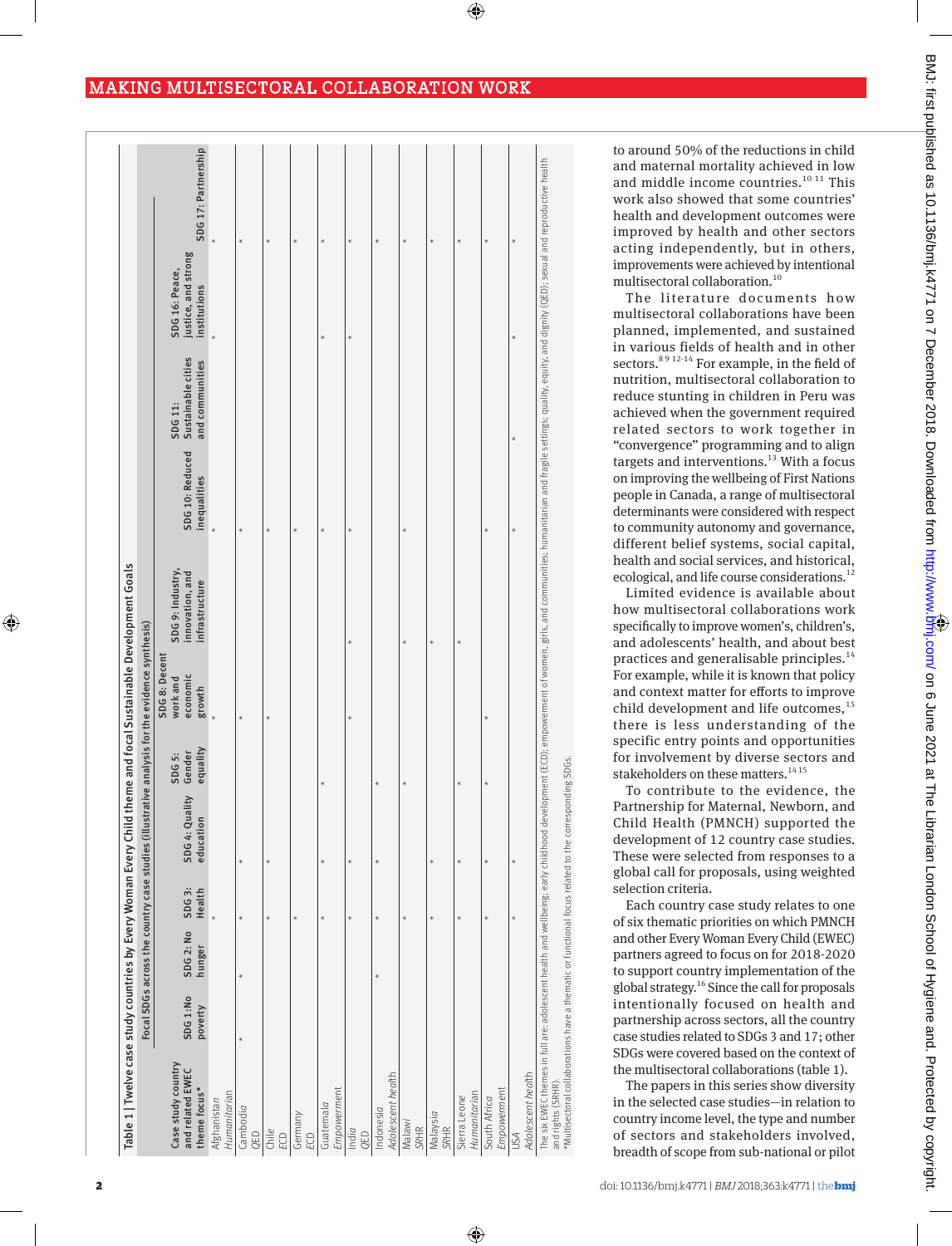programmes to those at scale, and the time span. Some, for example, began as nongovernmental organisation (NGO) led pilots implemented in remote rural areas and were scaled up to national coverage; others were initiated by a president or prime minister and rolled out nationwide over a matter of months. A few were established more recently and for a finite period to accomplish a specific goal; and several are ongoing and open ended, with the longest running since 2002.

We present a synthesis of the country case study findings, and develop a multisectoral collaboration model to inform further policy, action and research.

## **How success factors were elucidated**

⊕

We anticipated that development of an underlying theoretical basis or model would be helpful in informing action and further development in relation to multisectoral collaboration.<sup>17</sup> Our model development used a combination of methods, incorporating narrative synthesis $^{17}$  and a multi-grounded theory approach.<sup>18</sup> This combined approach goes beyond summarising findings to synthesise higher level interpretive findings and systematically develop a theoretical model.

Three main steps were employed to synthesise the country case study findings and develop a multisectoral collaboration model in this paper (supplement 1): conducting preliminary analyses of the country case study findings; synthesising higher level, interpretive findings with reference to a theoretical model; and assessing the robustness of the higher level, interpretative findings and the multisectoral collaboration model.

## Conducting preliminary analyses of the country case study findings

The literature review that informed the case study methods guide identified key components of multisectoral collaboration.<sup>1419</sup> The semi-structured questionnaire in the study series methods guide<sup>19</sup> provided a template from which to extract, categorise, and analyse the findings from each country case study.

# Synthesising higher level, interpretive

findings with reference to a theoretical model A thematic analysis was conducted to synthesise the recurring and prominent themes arising from the preliminary analysis into higher level, interpretive findings. The interpretive findings across the case studies were then analysed with reference to related best practice and a theoretical model.8 9 12-14 19-21

Best practices in planning, management, research, and other fields tend to follow a common logic, including experiencing a challenge or idea; defining a specific problem or question; developing evidence based solutions and innovations, and deliberating options; implementation and learning; and achieving harmonious resolution.20 This logic also seems to hold true for multisectoral collaborations, as evinced in the literature review for this study<sup>8 9 12-14 19-21</sup> and additional references from non-communicable diseases, $^{22}$ early childhood development,<sup>15</sup> and nutrition.<sup>13 23</sup>

 $\bigcirc$ 

This common "logic of inquiry" was elaborated by Dewey in pragmatist philosophy as a systematic way to support societal learning and advancement.<sup>20</sup> It was applied in a "transactive rationality model" for public policy and administration, $^{21}$  and in other contexts including environmental policy assessment $24$  and strategic crisis management.<sup>25</sup>

In this paper, we used the transactive rationality model<sup>21</sup> to help synthesise the higher level findings across the country

case studies. We selected this model because it was comparatively assessed as covering all the key components of multisectoral collaboration identified in the literature review and case study methods guide<sup>14 19</sup> (supplement 1), and also as it was explicitly framed as a theoretical "hypothesis" for best practice across a range of contexts.<sup>20 21</sup>

To accommodate the specific higher level findings across the country case studies on what works in multisectoral collaboration, we adapted the reference theoretical model (supplement 1, fig 1).

Assessing the robustness of the higher level, interpretative findings and the multisectoral collaboration model.

To accommodate the specific findings on multisectoral collaboration, the reference model was adapted both thematically and graphically (supplement 1, fig 1). This process continued until "theoretical saturation" was reached: that is, when the components of the new multisectoral collaboration model could accommodate all the case study findings without needing further adjustment.<sup>17</sup> Robustness was also



Fig 1 | A multisectoral collaboration model to achieve transformative change. Findings adapted from Dewey 1938<sup>20</sup> and Kuruvilla and Dorstewitz 2010<sup>21</sup> to specify "what makes multisectoral collaborations work"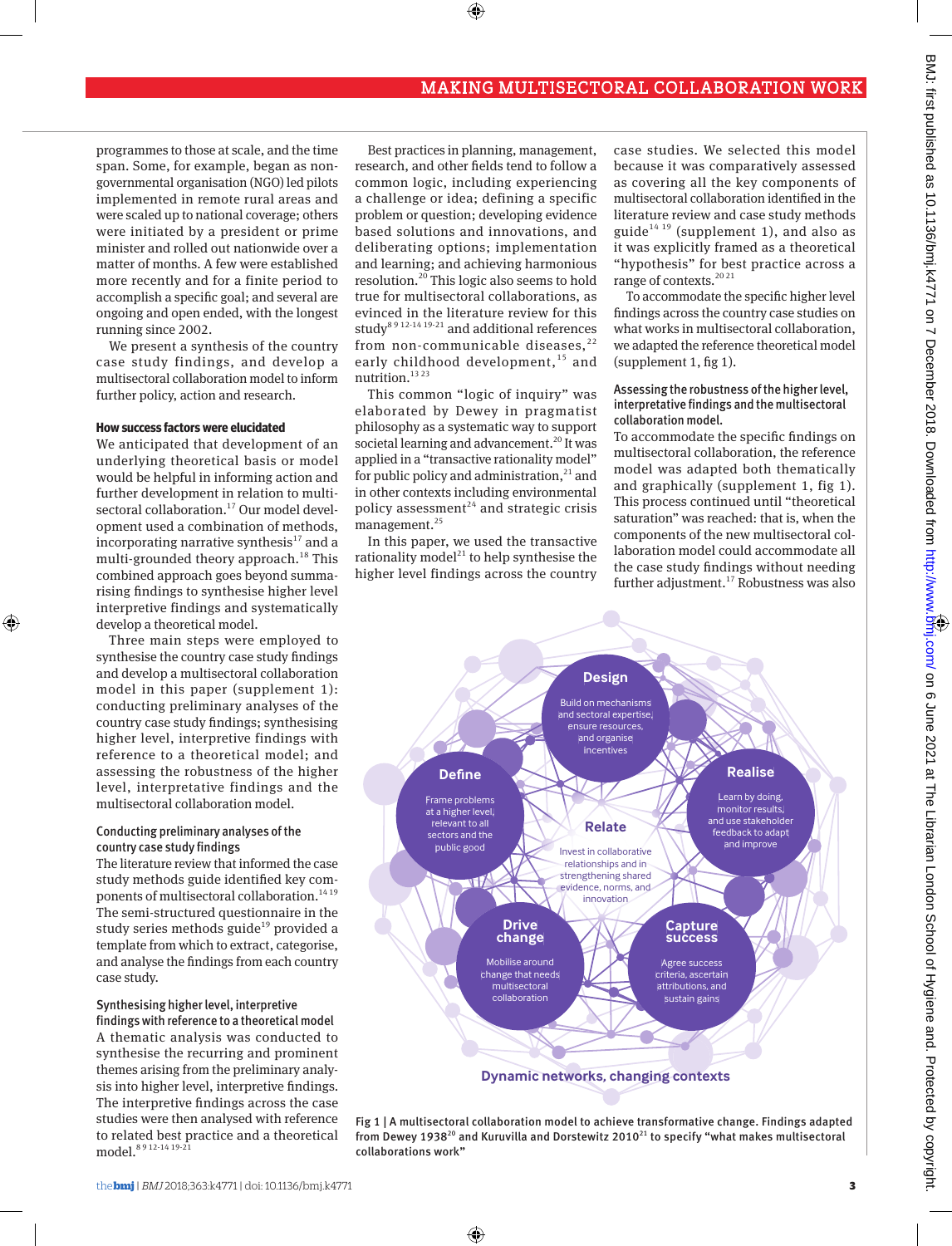assessed by triangulating case study findings from different countries, and by drawing on multidisciplinary perspectives in the literature. The global steering committee and country teams reviewed the model and interpretive findings and confirmed that these reflected their experiences and lessons learnt. Expert peer reviews further confirmed the robustness of the interpretive findings and model, identifying congruence with evidence from health and other sectors, as highlighted in the discussion section below. Supplement 1 includes more details on considerations on the quality of the methods and analysis.

## **How multisectoral collaboration works: country case study findings**

The multisectoral collaboration model (fig 1) synthesises findings across the case studies on what works in multisectoral collaboration.

In the model, "Drive change" includes a range of actors and factors that identify a need for, and initiate, a multisectoral collaboration. "Define," "design," and "realise" are deliberate, coordinated actions taken by sectors and stakeholders to tackle the identified need. Multisectoral

collaboration is supported by the central component—"relate"—which includes the collaborative relationship as well as the integration of evidence, norms, and innovation in relation to all the different components. "Capture success" refers to how the collaborations define success and measure the results achieved. All six components in the model occur within a broader context of ongoing interactions and changing social and environmental contexts, and create a new force for collective action, learning, and change.

 $\bigoplus$ 

We elaborate on the six components of the multisectoral collaboration model, with higher level interpretive findings and illustrative country examples.

#### Drive change

All the multisectoral collaborations presented in this series sought to disrupt the status quo positively by instituting "business not as usual." Across the case studies, drivers of change included a range of challenges or opportunities such as legislative, political, or socioeconomic changes, including the transition from low to middle income country status. In some cases, new data played a role by revealing a problem

or gap; in others, scientific advances and innovation brought new possibilities for change. Media coverage and public attention often played an important part in instigating action, as did demands by stakeholders for harmonised policies and programmes to achieve common goals. In some countries, a high level "champion" was willing and able to kick start the collaboration and drive it forward.

Multisectoral collaboration being complex and requiring significant coordination and resources, stakeholders in all cases had to assess whether this was a better way to achieve the desired changes than reliance on action by an individual sector (box 2).

## Define

Once a decision to engage in multisectoral collaboration was taken, the situation was strategically defined and framed so that all sectors and stakeholders could see their role and contribution to a common goal. Attention paid to defining the problem also influenced the type of solutions sought and the measures of success; "a problem well-put is half solved."<sup>20</sup> In most cases the matter was framed in terms of overarching

#### Box 2: Drive change: country examples

⊕

**Germany:** For more than a decade, Germany has been making a concerted effort to ensure all children grow up healthy and safe.

Germany's Early Childhood Intervention programme supports nationwide goals of providing equal opportunities for all children to develop to their full potential. The programme includes cross sectoral collaboration as a central component, particularly between the social services sector and the health sector. Efforts contribute to nationwide support for cross sectoral networks supporting early childhood intervention, such as family midwifery and nursing services, and are part of a long term focus to ensure children grow up healthy and safe, particularly for families living in difficult circumstances.

A key driver of this programme is the rising share of children living in a family receiving social benefits, despite overall prosperity and strong economic growth in the country. Burdened families often slip through the social net and are driven towards susceptibility to harmful parental behaviour and in some cases, child maltreatment. High profile cases of child neglect in Germany led the public to demand for urgent action.<sup>26</sup>

**Guatemala:** After more than a decade of post-war reconstruction, inequities in the levels of maternal mortality between indigenous and nonindigenous women remained stark, indicating that the health system was not adequately meeting the needs of indigenous women.

One study found that a large portion of ethnic differences in the use of institutional delivery services between indigenous and non-indigenous women was attributable to indigenous women not speaking Spanish. This study and a 2015 health systems assessment for Guatemala indicated additional challenges with availability, accessibility, and quality of services for indigenous women.

In response, Indigenous Women's Organizations for Reproductive Health, Nutrition, and Education (ALIANMISAR) began working to tackle these problems, including the improvement of the quality and cultural acceptability of healthcare provided to indigenous women. As part of its mission, ALIANMISAR monitors a range of public health services at national, departmental, and municipal levels, in collaboration with other community based organisations, the executive and legislative sectors of the government (such as the Ministry of Health and the Ombudsman for Human Rights) and with international partners. To date, joint monitoring has contributed to important improvements in health policy and legislation, health services and infrastructure for indigenous women.<sup>27</sup>

**India:** India's immunisation programme is the largest in the world, with annual cohorts of around 26.7 million infants and 30 million pregnant women. Despite steady progress, routine childhood vaccination coverage has been slow to rise, with an estimated 38% of children failing to get all basic vaccines in the first year of life in 2016.

In response to low childhood vaccination coverage, India's Ministry of Health and Family Welfare launched Mission Indradhanush (MI) in 2014 and, based on the programme's success, the prime minister spearheaded an ambitious plan to accelerate progress further, launching Intensified Mission Indradhanush (IMI) in districts and urban cities with persistently low immunisation coverage with the aim of reaching 90% full coverage. IMI targeted areas with higher rates of unimmunised children and immunisation dropouts. A chain of support was established from the national level through states to districts, with senior staff providing regular reviews of progress and receiving updates on progress.<sup>28</sup>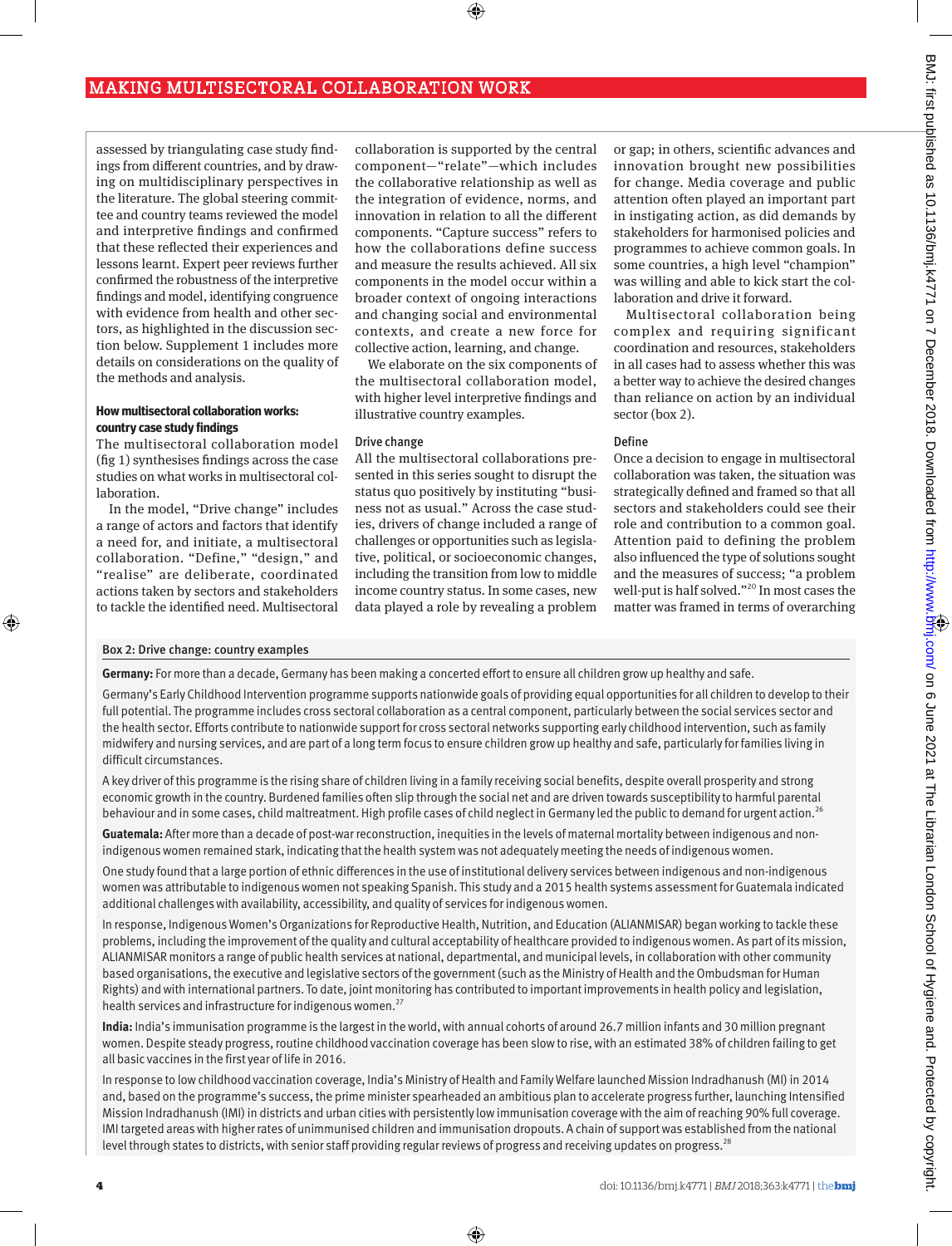#### Box 3: Define: country examples

**Chile:** A survey in 2005 found that 30% of Chilean children under the age of 5 were not reaching developmental milestones, with wide gaps between rich and poor.

Drawing on these survey results, Michelle Bachelet, a paediatrician and the first female president of Chile, set a goal to ensure optimal development for all children, regardless of background, origin, and socioeconomic status, by breaking the intergenerational cycle of poverty and reducing inequity.

 $\bigcirc$ 

The resulting initiative, Chile Grows with You (Chile Crece Contigo), is a comprehensive protection system for children from the prenatal period to 4 years, taking advantage of every encounter between children and health services, and providing coordinated services across different public sectors.<sup>29</sup>

**Malaysia:** The government of Malaysia approved funding for a multisectoral effort to support a human papillomavirus (HPV) immunisation programme for girls and significantly reduce the incidence of cervical cancer.

Prior to this, the cervical cancer screening programme had failed to achieve screening targets. There was increased political and public interest in the matter because of media stories about the illness and death from cancer of the prime minister's wife. There were also concerns that the vaccine could promote sexual promiscuity, be harmful to health, or not meet Islamic requirements.

Through a multisectoral effort, HPV immunisation was presented to stakeholders as a public good whose benefits outweighed its costs. Information from the telephone hotline, social media, and emails provided realistic and dynamic feedback on concerns about, and acceptance of, the vaccination programme. Key messages focused on cancer prevention and avoided sexual connotations, and the National Islamic Religious Authority issued a fatwa that the vaccine was permissible.<sup>30</sup>

**South Africa:** The South African government is increasingly concerned about the high rates of new HIV infections among adolescent girls and young women. It recognised that several social and structural factors underpinned this problem: poverty; unmet need for health and social services, including through educational institutions; gender inequality; and alcohol and substance abuse.

She Conquers, a three year national campaign launched by the government in June 2016, aimed to reduce the burden of HIV among women aged 15-24. The campaign moves beyond a focus on disease transmission and associated stigma to a narrative of power for adolescent girls and young women. Through multisectoral collaboration, the campaign expands a range of opportunities for adolescent girls and young women to claim their rights and decide their own futures. $31$ 

societal goals and values: for example, the human rights of indigenous communities, the agency and power of girls and women, and overcoming inequities in access to health and social services. In some countries the problem was further structured in more technical terms: for example, based on a specific health or sustainable development outcome, a service coverage gap, or the socioeconomic benefits of tackling a challenge (box 3).

#### Design

⊕

The solutions sought to the problems tackled by multisectoral collaboration were designed to build on existing structures, making innovations and adaptations for specific contexts. This process drew on diverse expertise from different sectors, and on feedback from stakeholders, to enhance relevance and impact. Although the design phase was often led by topic experts, the participation of stakeholders, including service users and the general public, was crucial. The feedback of service users in particular helped ensure the acceptability and perceived value of the designed solution.

Ensuring sufficient resources, for both the programme activities and the management of the multisectoral collaboration itself, was a critical concern. In some countries the coordination of multisectoral collaboration was funded from the outset.

Others started with seed funding. Across all the case studies, transitioning a project into an institutionalised programme with predictable (often government) funding was a desired objective. Designing mechanisms for regular, open communication among the multisectoral collaborators was also emphasised in many of the case studies (box 4).

#### Realise

Implementation involved both doing and learning, sometimes requiring openness to change course to achieve desired results. Regular monitoring and evaluation enabled collaborations to redesign their approach when initial plans failed to achieve results, for example because programmatic barriers were not taken into account. Goals also evolved in response to unplanned effects and emerging political, health, and development priorities or events. "Realise" is therefore a learning process, in which goals and strategies are continually tested and adjusted, rather than an undeviating linear process.<sup>21</sup>

An enabling factor for collaboration in this phase, particularly when scaling up, was finding the optimal balance between national level standardisation, support, and quality assurance on one hand, and the flexibility to adapt to local needs on the other. For example, national efforts for

⊕

standardisation and capacity building can support local implementation. Successful local adaptations and initiatives can inform national guidance and support and be shared or scaled up across a country.

The "realise" component is an iterative process, often needing collaboration to redefine or redesign its planned action, or a component of it. This might be because of changes in the sectors or stakeholders involved, whether individuals or organisations. As the case studies show, these changes are sometimes planned, sometimes organic, sometimes initiated by an external or internal factor, and sometimes unanticipated (box 5).

## Relate

Relationship building is central to all multisectoral collaborations. Investment in collaboration mechanisms enables open and regular communication, and facilitates the mutual understanding, trust, and accountability needed to achieve shared goals. Also important are mechanisms for all stakeholders to provide feedback throughout the process, to inform any adaptations needed.

Aligned with a collective logic of inquiry, $^{20}$  multisectoral collaboration enabled diverse evidence and ideas to be tested, and encouraged innovation to tackle long standing constraints and achieve greater impact. Norms and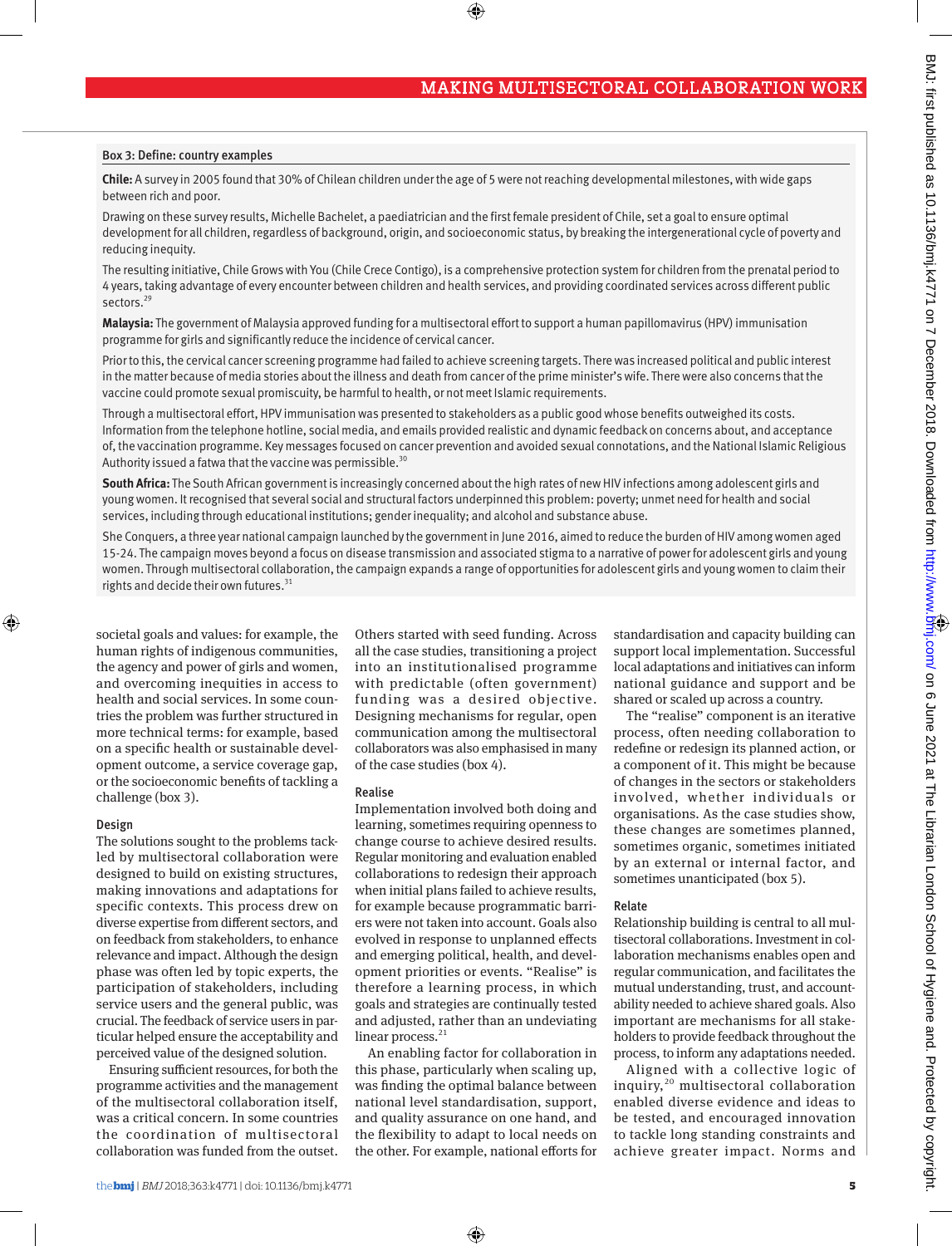#### Box 4: Design: country examples

**Indonesia:** A schools based iron supplementation project for adolescent girls in Indonesia provided a scalable model for anaemia reduction. The project focused on existing platforms and policy frameworks to catalyse multisectoral collaboration. Political commitment from policy makers within each sector drove the collaboration, as well as commitments from school administrators. Capacity building was needed at all levels, but investments in strengthening individual and institutional relationships across sectors helped foster collaboration. Harmonisation and collaboration on data collection, monitoring systems, as well as joint responsibility for, and ownership of, shared results, outcomes, and goals were key to engagement from all stakeholders.<sup>32</sup>

 $\bigoplus$ 

**Malawi:** Chipatala Cha Pa Foni (CCPF)—Chichewa for "health centre by phone"—is a free health and nutrition hotline. Launched in 2011 as a pilot project in one rural district of Malawi, it is now available nationwide to anyone with access to one of two major communications providers in Malawi. CCPF originally focused on pregnancy, antenatal, and postnatal advice, and advice for callers to seek facility care when appropriate. The programme has since expanded to include all standard health topics including water, sanitation, and hygiene; infectious diseases; and nutrition. Youth friendly services were introduced, increasing access to sexual and reproductive health information for young people. The service has the flexibility to handle emergent problems, such as cholera outbreaks. CCPF was developed iteratively by public, private, government, community, donor, and non-governmental stakeholders. CCPF will be one of the first government run nationwide health hotlines in Africa when the handover is completed in 2019.<sup>33</sup>

**Sierra Leone:** In May 2014, Sierra Leone reported its first Ebola case in Kailahun, a remote, marginalised, and impoverished district bordering Liberia. The district experienced one of the highest concentrations of Ebola infections during this outbreak, during which over 1600 children were orphaned and gender inequalities were exacerbated. Public health control measures put in place by the Sierra Leonean government included closing all schools, and prohibiting public congregation. While many other educational services ceased operations entirely in Kailahun, the partners involved in Getting Ready for School redesigned the project into a radio education programme called Pikin to Pikin Tok (PtPT), meaning Child to Child Talk in Krio. Over 30 children affected by the Ebola crisis, who had been young facilitators in the original programme, worked alongside PtPT's field staff to develop the radio programmes, conduct interviews, make recordings for the radio programmes, and ensure the project remained child centred. Children involved in the programme became empowered, gaining experience as journalists and facilitators, and encouraged by listener groups to challenge adults, including parents and government representatives. They critically assessed their circumstances and how to support and protect each other, and openly discussed subjects normally regarded as taboo or difficult, such as sexual abuse. $34$ 

values were interlinked with evidence as an explicit consideration in the case studies, particularly in terms of respecting positive sociocultural norms, shifting away from harmful norms, or developing and formalising new norms, for example,

through standards, guidance, or official agreements.

Multisectoral collaboration is a dynamic process that occurs within wider interactions and networks and changing political, social, and environmental contexts (figure 1). Different stakeholders were more or less strongly engaged at different stages in the collaboration, depending on their roles, which were defined more or less formally. In some cases, a cross cutting coordination

## Box 5: Realise: country examples

**Afghanistan:** Decades of war and instability had left most people without access to primary health services. In response, Afghanistan's Basic Package of Health Services (BPHS) was introduced in 2003 at the primary care level and is an example of an innovative multisectoral collaboration implementing, scaling, and iteratively refining health service delivery in a poor, post-conflict crisis setting.

Afghanistan's distinctive BPHS was rolled out nationwide and the delivery of BPHS services in 31 of Afghanistan's 34 provinces was the responsibility of NGOs—through a contracting-out mechanism. The entire development of the BPHS reflected the multisectoral collaboration in its design, execution, and oversight. The programme was stewarded and implemented by the Ministry of Public Health with contributions from numerous ministries and is an example of how various stakeholders and sectors collaborate to implement a basic health structure.<sup>35</sup>

**Cambodia:** IDPoor is a step in Cambodia's ongoing evolution towards a comprehensive social protection system and promoting equity. IDPoor's origin is linked to the health sector and the introduction of the national Health Equity Fund to reduce financial barriers in access to healthcare. With assistance from development partners, the Ministry of Planning formulated a national, cross sectoral poverty identification mechanism to establish an integrated social registry to serve multiple social assistance programmes. The Ministry of Planning assumed an essential coordinating and administrative function, which was qualitatively different from the functions of technical line ministries that oversee service delivery. This cross cutting coordination function was essential to engage with a variety of sectors and stakeholders. Active involvement of relevant ministries at national and sub-national level, communal structures, NGOs, and development partners helped to build a consensus on the national guidelines and contributed to wide acceptance and use of IDPoor.<sup>36</sup>

**USA:** The Voices for Healthy Kids initiative launched in February 2013 as a multisectoral, multistakeholder collaboration co-created by the American Heart Association and the Robert Wood Johnson Foundation. The initiative engages, organises, and mobilises advocates to improve health in their communities by helping all children and adolescents achieve a healthy weight. This strategy is based on the premise that policy and environmental changes to improve food and physical activity settings are vital to support and enable people's healthy weight efforts, and can also promote public health. The initiative aims to build capacity in state and local coalitions by awarding grant funding to advocates of policy changes that make healthy foods and beverages and physical activity more accessible and affordable where children and adolescents live, learn, grow, and play. Voices for Healthy Kids now convenes and coordinates more than 140 stakeholder organisations from the arenas of social justice, physical activity, nutrition, education, transportation, food access, school health, and other sectors to advance policy changes.<sup>37</sup>

⊕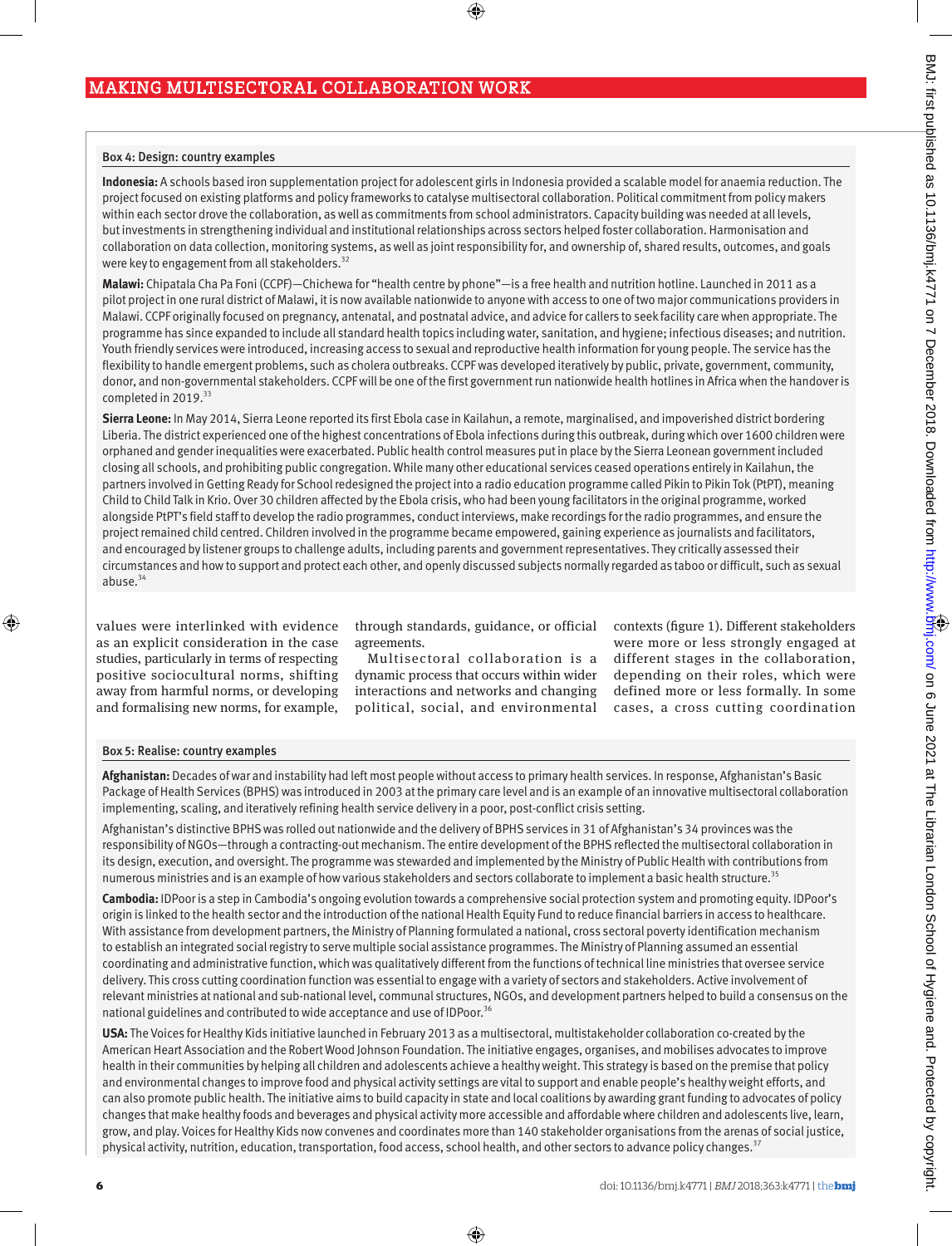|                                                             | Table 2   Illustrative examples of a spectrum of successes in the country case studies                                                                                                                                                                                                                                                                                                                                                                                                                                                                                                                                                                                                                                                                                                                                                                                                                                                                                                                                                                                                                                                                                                     |
|-------------------------------------------------------------|--------------------------------------------------------------------------------------------------------------------------------------------------------------------------------------------------------------------------------------------------------------------------------------------------------------------------------------------------------------------------------------------------------------------------------------------------------------------------------------------------------------------------------------------------------------------------------------------------------------------------------------------------------------------------------------------------------------------------------------------------------------------------------------------------------------------------------------------------------------------------------------------------------------------------------------------------------------------------------------------------------------------------------------------------------------------------------------------------------------------------------------------------------------------------------------------|
| <b>Success characteristics</b>                              | Selected examples                                                                                                                                                                                                                                                                                                                                                                                                                                                                                                                                                                                                                                                                                                                                                                                                                                                                                                                                                                                                                                                                                                                                                                          |
| Contribution to health and Sustainable<br>Development Goals | Health related results, including for equity, gender, and human rights:<br>. Around six million children were vaccinated within a three month period, with over 850 000 children vaccinated for the first<br>time. Children fully vaccinated by 12 months of age rose by around 18.5% in IMI target districts to 69% coverage (India) <sup>28</sup><br>• Changes in the attitudes of health providers to the provision and access of culturally appropriate and high quality services for<br>women from indigenous communities (Guatemala) <sup>27</sup>                                                                                                                                                                                                                                                                                                                                                                                                                                                                                                                                                                                                                                   |
|                                                             | Multisectoral related results, including for equity, gender, and human rights:                                                                                                                                                                                                                                                                                                                                                                                                                                                                                                                                                                                                                                                                                                                                                                                                                                                                                                                                                                                                                                                                                                             |
|                                                             | • Among the three million adolescent girls and young women aged 15-24 years in 22 priority sub-districts, more than 72000 got<br>support to remain in school, and to gain access to health and other social services (South Africa) $31$<br>• Around 2.2 million people living in poverty (25% of them women of reproductive age and 30% children under 15) received an<br>equity card from the governments' nationwide poverty targeting system, IDPoor, giving them access to free healthcare and other<br>services (Cambodia) <sup>36</sup>                                                                                                                                                                                                                                                                                                                                                                                                                                                                                                                                                                                                                                             |
| Collaborative relationships, innovation,                    | Collaboration management and mechanisms:                                                                                                                                                                                                                                                                                                                                                                                                                                                                                                                                                                                                                                                                                                                                                                                                                                                                                                                                                                                                                                                                                                                                                   |
| and incentives                                              | . The non-sectoral Ministry for Social Development, experienced in managing social networks and promoting social development<br>policies, promotes better coordination of multisectoral activities, rather than focusing on the activities of one sector (such as<br>health or education). Coordination takes place across ministries and services at the same level (horizontal coordination) and<br>across different levels of government from national to commune level (vertical coordination) (Chile) <sup>29</sup><br>• The decades old culture of collaboration between the health and education sectors gained new impetus through the opportunity<br>for providing HPV immunisation to schoolgirls; new collaborations between public and private sectors emerged in response to<br>resource constraints and a national emphasis on multisectoral collaboration (Malaysia) <sup>30</sup>                                                                                                                                                                                                                                                                                          |
|                                                             | Resources for programmes and for the collaborations:                                                                                                                                                                                                                                                                                                                                                                                                                                                                                                                                                                                                                                                                                                                                                                                                                                                                                                                                                                                                                                                                                                                                       |
|                                                             | . Programmes in fragile settings were sustained by committed donor funding. Donors who were hesitant about providing direct<br>funding chose trust funds as a more secure means of contributing, because of higher transparency and mutual accountability<br>associated with this mechanism (Afghanistan) <sup>35</sup><br>. With robust evidence of its positive impact, the Federal Foundation for Early Childhood Intervention became a mandatory fed-<br>eral programme at the beginning of 2018, receiving approximately $\epsilon$ 51m (£44m; \$59m) per year (Germany) <sup>26</sup>                                                                                                                                                                                                                                                                                                                                                                                                                                                                                                                                                                                                |
|                                                             | Research, monitoring, and evaluation:                                                                                                                                                                                                                                                                                                                                                                                                                                                                                                                                                                                                                                                                                                                                                                                                                                                                                                                                                                                                                                                                                                                                                      |
|                                                             | • Innovative measurement and evaluation processes were developed, to which all stakeholders contributed. An example is the<br>concept of "policy wins," defined as the enactment of legislation, regulations, executive orders, or ballot measures, which<br>Voices for Healthy Kids championed at state or local level. Over 140 policy wins were achieved, including to improve the<br>availability of healthy food and opportunities for safe physical activity, and to reduce inequalities in social justice, education,<br>transportation, food access, school health, and other sectors. Early and continuous investment in monitoring and evaluating<br>a wide spectrum of results helped to drive continuous improvement and comprehensive change $(USA)^{37}$<br>. In the national Anaemia Prevention and Control Programme in Adolescent Girls and Women of Reproductive Age (WIFAS<br>policy) data drove decisions and accountability. Sectors harmonised data collection and monitoring systems, with joint<br>responsibility for, and ownership of, results; this was key to building trust and strengthening the engagement of all<br>stakeholders (Indonesia) <sup>32</sup> |
| Scale and sustainability                                    | . Access to education was maintained during the Ebola outbreak through child led radio broadcasts reaching over 500 000<br>people. Community awareness of the value of education, especially for girls, increased. The programme also acted as a catalyst<br>for new programmes: Child to Child and Pikin-to-Pikin, in collaboration with Romeo Dallaire Child Soldiers Initiative and former<br>child soldiers, are developing a further programme of radio broadcasts (Sierra Leone) <sup>34</sup><br>• Adherence to Ministry of Health guidelines and protocols was strengthened through training documentation, nutrition<br>guidelines, and disease surveillance, for example. Transitioned from a local innovation serving one district to national scale,<br>supporting 60000 Malawians from all 28 districts. Ownership is transitioning from NGO to government (Malawi) <sup>33</sup>                                                                                                                                                                                                                                                                                             |

 $\bigcirc$ 

function—through, for example, ministries of planning or finance—was helpful to connect specific technical sectors and engage a wide range of stakeholders.

A shared sense of identity in multisectoral collaboration often developed in response to a specific context, including the ability to learn, adapt, and evolve in response to ongoing developments on the ground. Global and regional stakeholders' contributions were also valued, especially in times of crisis and to tackle shortfalls in technical capacity or resources.

# Capture success

⊕

The collaborations defined their successes across a spectrum of results (table 2). The country case studies were explicitly selected on the basis of their having described, in responding to the call for proposals, some degree of success relating broadly to health and sustainable development outcomes. The call did not predefine success but left this for applicants to describe. The diversity of interpretations, as manifested in the broad spectrum of successes reported, is a key finding in itself. It indicates that different paradigms and definitions of success are at play here, and that "there is no one truth" about what constitutes success in multisectoral collaboration. $2138$ 

Nevertheless, across the case studies, three common components of success are evident: a contribution to health and sustainable development goals, including benefits perceived by service users; success within the collaboration in terms of strength of relationships, innovation, and incentives; and the scaling up and sustainability of the effort. These components highlight a common view that multisectoral action is valuable for both the means and the ends achieved.

The positive results reported by the case studies, however, need to be considered with caution. Two critical caveats are

⊕

the self defined nature of the successes and the extent to which they are directly attributable to multisectoral collaboration (as a standard intervention), given the diversity of contexts and collaborations. For example, the studies did not involve comparison with populations who were not exposed to multisectoral collaboration, and few had pre-post measures. Nonetheless, based on evidence of improvements in processes and intermediary outcomes, $1738$  plausible assumptions can be made about the potential positive contribution made by the collaborations to health and sustainable development outcomes.

Capturing success also requires learning from failure and adaptation to challenges and change. In some cases, collaborative relationships took longer to establish because the problem was not framed in a way that all sectors and stakeholders could see the benefits of working together. This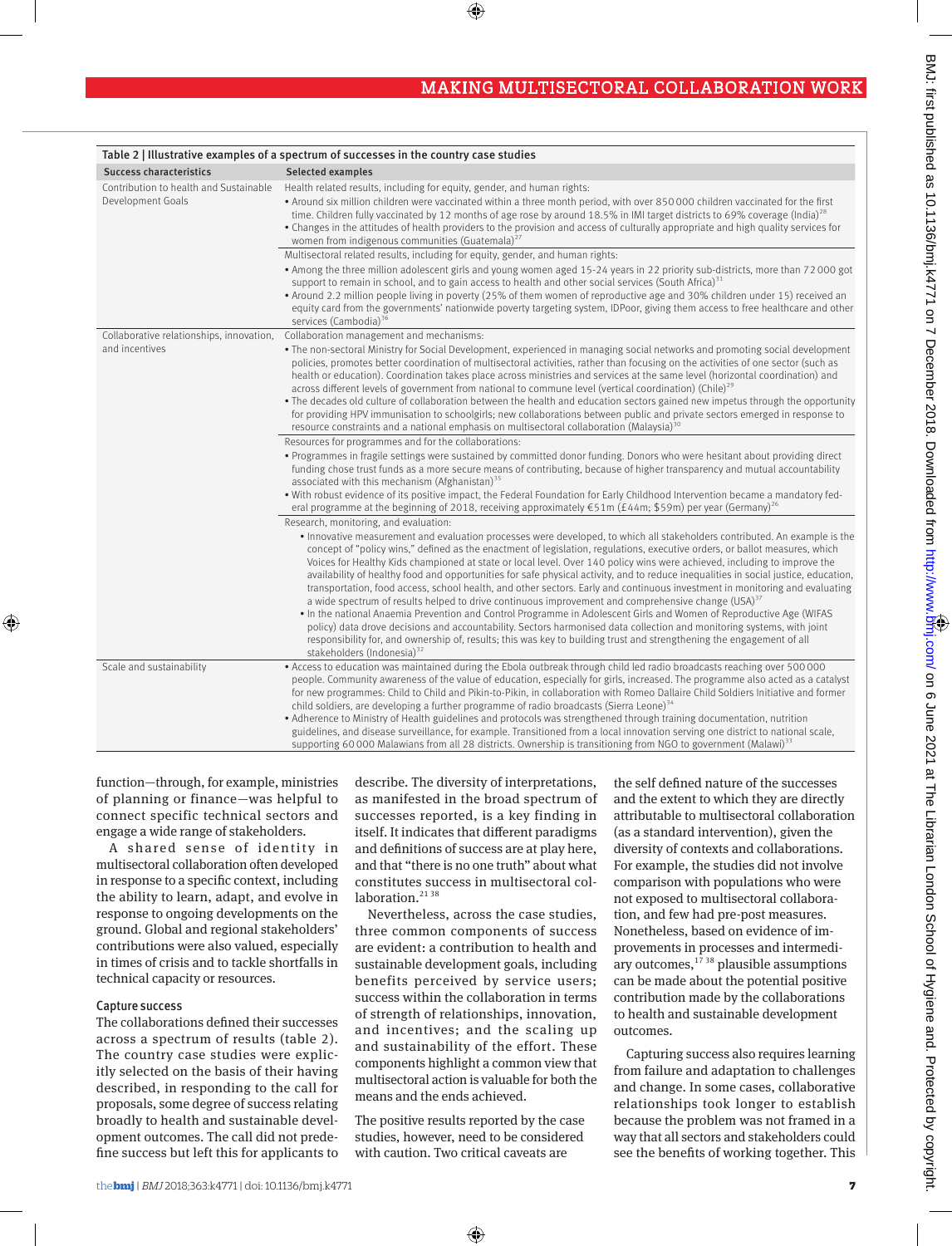often required several iterations. The lack of engagement of key stakeholders and experts in relevant programme components reduced the ability to coordinate action and to adapt—for instance to tailor services appropriately for high risk groups and local circumstances. It also led to delays in the transition to scaling up or government ownership of programmes.

The multisectoral collaborations faced a range of ongoing or new challenges which required adaptive and innovative responses, as highlighted in "realise." Adaptive strategies included raising additional funds to meet financial shortfalls; collaborating with media to increase public awareness of, and support for, the programme; strengthening systems to support multisectoral services; and regularly monitoring and responding constructively to changing political, demographic, and social changes, including emergency situations.

## **Discussion**

⊕

Despite the case studies being heterogeneous in terms of their geographic, economic, social, cultural, and historical contexts, strong similarities were identified in how multisectoral collaborations were initiated, managed, and taken to scale (figure 1). These higher level findings and shared lessons allow governments and other implementers to showcase their achievements and learn from real world experiences of how multisectoral collaboration works.

The findings in this paper reflect and supplement those in the literature on multisectoral collaboration, including in the areas of education, nutrition, non-communicable diseases, and early childhood development.<sup>12 15 23 39</sup> Our findings highlight the need to build on local resources and structures, embed quality assurance mechanisms within implementation, and ensure relevance and adaptability to context, based on service users' experiences and perspectives. The importance of building a shared understanding of diverse stakeholder interests and contributions, investing in ongoing and open communication, and managing stakeholder relations is also evident.<sup>8 12 22 23 40</sup> Finally, the need for continued commitment when pursuing coordinated action is emphasised, with the flexibility to learn from results and to make required changes along the way.<sup>4142</sup>

We provide new insights into the dynamics and effects of multisectoral collaboration. Multisectoral collaboration is not a constant configuration, $^{23}$  but a

dynamic and evolving process, during which stakeholders and their engagement may change across different components and contexts of the collaboration. The collaborations were intentional new modes of collective action that generated new learning and new ways of working as they evolved, to achieve transformative results. Stakeholders strategically framed a challenge or opportunity that all sectors could relate to and explicitly deliberated on the evidence, norms, and innovation needed to shape all components of the collaboration.

⊕

Collaboration across the case studies show three common elements of success: contribution to health and sustainable development goals; collaborative relationships, innovation, and incentives; and scaling up and sustainability of the effort. More studies are needed to further define success for multisectoral collaborations and strengthen measurement.

The case studies' findings offer plausible associations for the positive results of multisectoral collaboration. These should, however, be interpreted with caution given the limitations in measurement, comparability, and attribution, especially with regards to health and development outcomes. There are challenges in demonstrating and attributing direct impacts of multisectoral collaboration as an intervention. Research and evaluation in this area is needed, however, to develop and test hypotheses about the specific factors that contribute to success, which would also inform investment and practice in this area.

⊕

Important areas for further work include the development and standardisation of indicators—such as on the perceived value of collaborative relationships and incentives, or on scaling up and sustainability. The case studies here focus on success stories: future efforts could focus on developing a systematic way to analyse failed collaborations and the lessons to be learned from them.

Specific methods and tools (box 6) could help to apply in practice the six components of the model presented here, and facilitate testing and further development.

## **Conclusion**

This article and the country case studies offer fresh insight into how diverse sectors can intentionally shape new ways of collaborating and learning in order to transform situations and achieve shared goals. The strategies described above contributed to incentives for the sectors involved, and for the public good. The multisectoral collaboration model which has emerged from this paper is relevant for other partnerships and collaborative efforts seeking to work together better and achieve positive transformative change.

The authors thank all of the broader PMNCH Multisectoral Collaboration Study Group comprising the country teams and stakeholders who contributed to the development of the case studies within this Series, and on which this synthesis paper is based. Many colleagues contributed to the development of the methods and selection of the case studies, including Laura Frost, Beatrice Halpaap, Beth Ann Pratt, expert reviewers of eligible proposals received from the call for proposals, the United Nations H6 Working Group, and members of the PMNCH Secretariat. The authors also appreciate contributions

## Box 6: Examples of tools and methods to support the application of the multisectoral collaboration model

The multisectoral collaboration model is based on the "logic of inquiry" as an overarching method.<sup>20</sup> In addition, there are specific methods and tools to help operationalise the six components of the model.

- 1 Drive change: set agendas and mobilise a critical mass of stakeholders for change,  $41$ ascertain whether the situation is best tackled by multisectoral collaboration, and optimise linkages across sectors and  $SDGs<sup>5743</sup>$
- 2 Define: clarify the situation in a way that improves how problems are assessed, and enables stakeholders to agree on a course of action and develop a well defined project<sup>44</sup>
- 3 Design: build on existing mechanisms and sectoral expertise to plan programmes, set up governance for the multisectoral collaboration, and develop innovations that are relevant to stakeholders, contexts, and goals<sup>81245</sup>
- 4 Realise: strengthen implementation, monitoring, and evaluation as iterative and adaptive processes that facilitate learning from successes and failures, and adapt to change<sup>45</sup>
- 5 Relate: systematically assess and strengthen synergies between sectors,  $5743$  manage multisectoral collaborations, $812$  and promote multistakeholder dialogue and deliberation<sup>46</sup>
- 6 Capture success: use a range of qualitative and quantitative methods to monitor and evaluate results comprehensively and promote learning from both successes and failures, $1738$  and formulate multisectoral collaboration as an intervention to which health and development outcomes can be attributed.<sup>47</sup>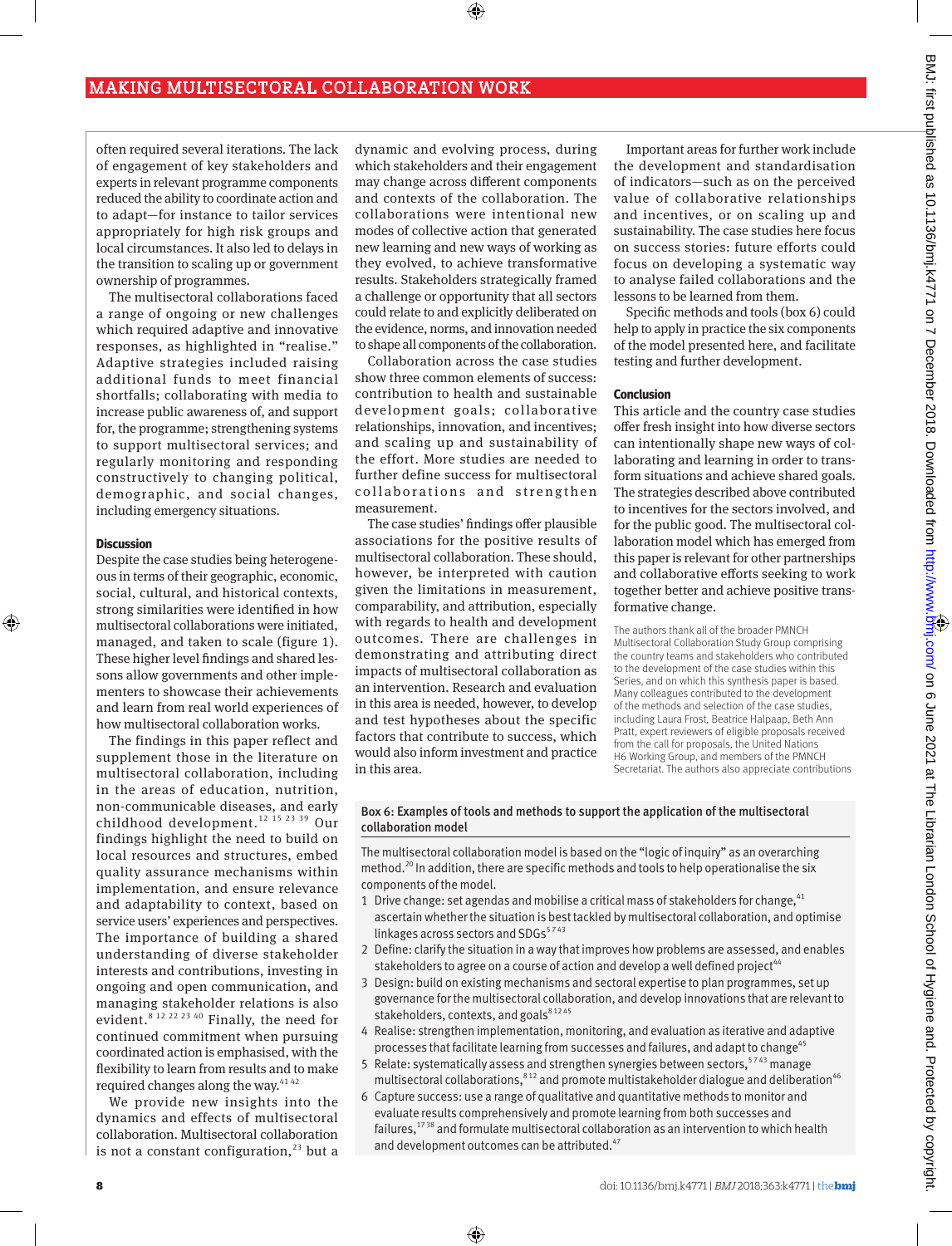by colleagues who reviewed and provided advice on the paper, including PC Abraham, Philipp Dorstewitz, Nicholas Furtado, Anna Rayne, and John Reeder. The paper greatly benefited from the BMJ peer reviewers, Karen Daniels, Evelyne de Leeuw, and Purnima Menon, who provided valuable direction to finalise the paper and highlighted related findings across sectors, and the BMJ editors, Paul Simpson and Emma Veitch whose guidance throughout the process was invaluable.

Contributors and sources: SK and WG as co-chairs of the global steering committee, together with RH the project coordinator, and inputs from all authors, conceptualised and coordinated the development of the multisectoral collaboration case studies and synthesis paper. SK, RH, WG, JMM, JFV, RB, and DH conducted the synthesis of case study findings. Other global steering committee members (TB, NC, RC, PF, SP, KR, JR, KLS, PT, YV, MNW, listed alphabetically on the byline), and lead authors and consultants on the 12 country case studies (CEA, SB, CB, SNB, LB, EAC, JD, VG, MWK, HMM, JM, IR, MLR, VS, SS, HS, DU, CNV, PY, also alphabetical on byline) reviewed the findings and contributed to all drafts of the paper, including by writing sections. PMNCH provided funding to support the country case study teams, including to convene multistakeholder dialogues and for consultancy support as required. All other authors, across a range of organisations and as members of PMNCH, contributed their time and inputs to the study processes and journal article. Shyama Kuruvilla is the guarantor of the article on behalf of the PMNCH Multisectoral Collaboration Study Group.

Competing interests: We have read and understood BMJ policy on declaration of interests and have the following interests to declare: RH is employed by PMNCH, which provided funding to support the country case study teams; CEA, SB, CB, SNB, LB, EAC, JKD, JFV, VG, HMM, JM, JM, IR, MLR, VS, SS, HS, DU, CNW, PY received funding from PMNCH for consultancy fees and related costs for undertaking the case study. All other authors contributed in kind to this collective effort with their time and inputs.

#### Provenance and peer review: Commissioned; externally peer reviewed.

This article is part of a series proposed by the Partnership for Maternal, Newborn, and Child Health and commissioned by *The BMJ*, which peer reviewed, edited, and made the decision to publish the article. Open access fees for the series are funded by PMNCH.

Shyama Kuruvilla, senior strategic adviser1

Rachael Hinton, technical officer<sup>2</sup>

⊕

Ties Boerma, director and professor<sup>3</sup> Ryan Bunney, intern<sup>4</sup>

Nuria Casamitjana, training and education director<sup>5</sup>

Rafael Cortez, senior economist and team lead<sup>6</sup> Patrizia Fracassi, senior nutrition analyst and strategy adviser

Jennifer Franz-Vasdeki, independent consultant<sup>8</sup> Daniel Helldén, research assistant<sup>9</sup>

Joanne McManus, independent consultant<sup>10</sup> Susan Papp, managing director of policy and

advocacy Kumanan Rasanathan, coordinator health systems $^{12}$ 

Jennifer Requejo, senior adviser<sup>13</sup>

Karlee L Silver, co-chief executive officer<sup>14</sup>

- Petra Tenhoope-Bender, technical adviser<sup>15</sup>
- Yael Velleman, senior policy analyst<sup>16</sup>

Mary Nell Wegner, executive director<sup>17</sup>

Corinne E Armstrong, independent consultant<sup>18</sup> Sarah Barnett, counsultant<sup>19</sup>

Carla Blauvelt, country director<sup>20</sup>

Saidatul Norbaya Buang, public health physician $^{21}$ 

⊕

Louise Bury, independent consultant<sup>22</sup>

Emily A Callahan, consultant $^{23}$ 

Jai K Das, senior instructor<sup>24</sup>

Vandana Gurnani, joint secretary<sup>25</sup>

Mary White Kaba, independent consultant<sup>26</sup> Helia Molina Milman, dean of the medical sciences faculty $2$ 

John Murray, independent consultant<sup>28</sup>

Ilona Renner, research manager $^{29}$ 

Marion Leslie Roche, senior technical adviser<sup>30</sup>

Victoria Saint, independent consultant $31$ 

Sarah Simpson, independent consultant<sup>32</sup>

Hasina Subedar, adviser<sup>33</sup>

Daria Ukhova, independent consultant<sup>34</sup>

 $C$ laudia Nieves Velásquez, independent consultant $35$ 

Patricia Young, director<sup>36</sup>

Wendy Graham, professor $37$ 

<sup>1</sup>World Health Organization, Geneva, Switzerland <sup>2</sup> Partnership for Maternal, Newborn, and Child Health, Geneva, Switzerland

<sup>3</sup> Countdown to 2030, and University of Manitoba, Manitoba, Canada

4 World Health Organization, Chicago, USA

5 ISGlobal, Barcelona Institute for Global Health, University of Barcelona, Spain

6 World Bank, Washington DC, USA

<sup>7</sup> Scaling up Nutrition Secretariat, Geneva, Switzerland 8 Seattle, USA

9 Department of Public Health Sciences, Karolinska Institutet, Stockholm, Sweden

 $10$ Oxford, UK

<sup>11</sup>Women Deliver, New York, USA

12WHO Cambodia, Phnom Penh, Cambodia <sup>13</sup>UNICEF, New York, USA

<sup>14</sup>Grand Challenges Canada, Toronto, Canada

15UNFPA, Geneva, Switzerland

<sup>16</sup>WaterAid, London, UK

17 Maternal Health Task Force, Harvard University TH Chan School of Public Health, Boston, Massachusetts, USA

<sup>18</sup>London, UK

19SB Consultancy World, Bristol, UK

<sup>20</sup>VillageReach, Lilongwe, Malawi

<sup>21</sup>Family Health Development Division, Ministry of Health, Kuala Lumpur, Malaysia

<sup>22</sup>Global Research Consultancy, Ipswich, UK

<sup>23</sup>EAC Health and Nutrition, Washington DC, USA

<sup>24</sup>Division of Women and Child Health, Aga Khan University, Karachi, Pakistan

<sup>25</sup> Ministry of Health and Family Welfare, Government of India, New Delhi, India

<sup>26</sup>Montreal, Canada

<sup>27</sup>University of Santiago, Chile

<sup>28</sup>lowa City, Iowa, USA

<sup>29</sup>National Centre for Early Prevention, Federal Centre for Health Education, Cologne, Germany

30Nutrition International, Adolescents' and Women's

Health and Nutrition, Ottawa, Ontario, Canada

<sup>31</sup>Berlin, Germany, Council on International

Educational Exchange (CIEE), Berlin, Germany

<sup>32</sup>EquiACT 71, Montluel, France

33 National Department of Health, Pretoria, South Africa

⊕

<sup>34</sup>Berlin, Germany

35 Guatemala City, Guatemala

<sup>36</sup>Child to Child, London, UK

<sup>37</sup> London School of Hygiene and Tropical Medicine, London, UK

Correspondence to: S Kuruvilla kuruvillas@who.int



This is an Open Access article distributed under the terms of the Creative Commons Attribution IGO License (https://creativecommons.org/licenses/bync/3.0/igo/), which permits use, distribution, and reproduction for non-commercial purposes in any medium, provided the original work is properly cited.



- 1 United Nations General Assembly. Transforming our world: the 2030 agenda for sustainable development. United Nations, 2015. www.un.org/ga/ search/view\_doc.asp?symbol=A/RES/70/1&Lang=E.
- 2 Every Woman Every Child. Global strategy for women's, children's and adolescents' health (2016-2030). 2015. www.everywomaneverychild. org/global-strategy.
- World Health Organization. Together on the road to universal health coverage: a call to action. 2017. http://apps.who.int/iris/bitstream/ handle/10665/258962/WHO-HIS-HGF-17.1-eng. pdf?sequence=1.
- 4 World Health Organization. Time to deliver: report of the WHO Independent High-Level Commission on Noncommunicable Diseases. 2018. http://apps.who.int/iris/bitstream/han dle/10665/272710/9789241514163-eng. pdf?ua=1.
- World Health Organization. Health in all policies: training manual. 2015. www.who.int/social\_ determinants/publications/health-policiesmanual/en.
- 6 Brugha R, Varvasovszky Z. Stakeholder analysis: a review. *Health Policy Plan* 2000;15:239-46. doi:10.1093/heapol/15.3.239
- 7 World Business Council for Sustainable Development. SDG sector roadmaps: how to leverage the power of sectoral collaboration to maximize business impact on the Sustainable Development Goals. 2018. http://docs.wbcsd.org/2018/04/SDG\_roadmap%20 Guidelines.pdf.
- 8 Rasanathan K, Bennett S, Atkins V, et al. Governing multisectoral action for health in low- and middle-income countries. *PLoS Med* 2017;14:e1002285. doi:10.1371/journal. pmed.1002285
- Tangcharoensathien V, Srisookwatana O, Pinprateep P, Posayanonda T, Patcharanarumol W. Multisectoral actions for health: challenges and opportunities in complex policy environments. *Int J Health Policy Manag* 2017;6:359-63. doi:10.15171/ijhpm.2017.61
- 10 Wang H, Liddell CA, Coates MM, et al. Global, regional, and national levels of neonatal, infant, and under-5 mortality during 1990-2013: a systematic analysis for the Global Burden of Disease Study 2013. *Lancet* 2014;384:957-79. doi:10.1016/S0140-6736(14)60497-9
- Partnership for Maternal, Newborn, and Child Health, World Health Organization, World Bank, Alliance for Health Policy and Systems Research. Success factors for women's and children's health study series: journal articles and country reports. World Health Organization, 2015. www.who.int/pmnch/ successfactors/en.

BMJ: first published as 10.1136/bmj.k4771 on 7 December 2018. Downloaded from <http://www.bmj.com/> on 6 June 2021 at The Librarian London School of Hygiene and. Protected by copyright.

BMJ: first published as 10.1136/bmj.k4771 on 7 December 2018. Doember 2018. Downloaded from http://www.bmi.com/on 6 June 2021 at The Librarian London School of Hygiene and. Protected by copyright.